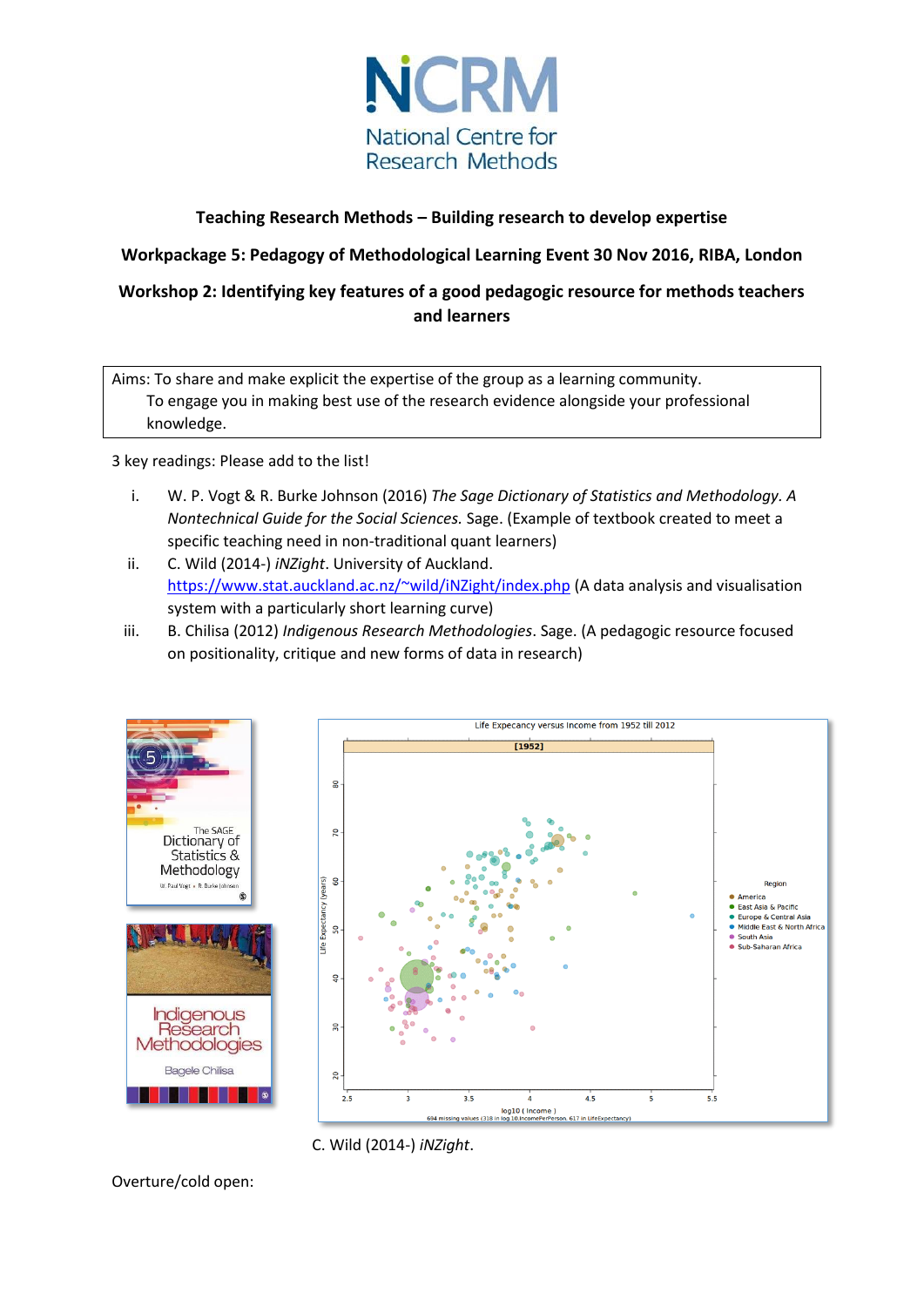'one man's history' opening scene Kinsey (2004) writer/dir. Bill Condon. Fox Searchlight.

# **1. What the research tells us: the value of pedagogic resources**

Methods demand a unique mix of theoretical knowledge, procedural understanding and technical skill (Kilburn, Nind and Wiles, 2014).

In the literature there is a consensus that the 'pedagogical culture' of methods teaching is underdeveloped (see Earley 2014, Wagner et al., 2011). This is characterised by a lack of pedagogic research, the cross-citations that might suggest a growing body of knowledge or sustained lines of argument, and a lack of systematic investigation or evaluation of current teaching and learning (Earley 2014). This lack of research is matched by a lack of teaching resources. At present, expertise and resources tends to be built over a lifetime of teaching and research (Lewthwaite & Nind, 2016), with new entrants to methods teaching frequently relying on peers, trial and error and methodological know-how to develop their classes (Earley, 2014). There is also little known about what constitute effective pedagogic resources for methods teachers.

# **Pedagogical resources in the methods classroom:**

There are several aspects of the methods classroom that we find to be distinct, that bring particular challenges and opportunities for methods teachers (see Kilburn et al., 2014 for more detail):

# **1. Using data**

A common theme emerges (perhaps unsurprisingly) around the use of data to facilitate the learning of research methods. These focus on using learners' own data (sometimes perceived as a gold standard), teacher's data or synthetic and public datasets. Data are also improvised or generated in class. Relevant and meaningful data are often used as pedagogical hooks, to appeal to conceptual common ground and engage students.

# **2. Using learner experience and expertise**

The diversity of methods learners has been a recurrent theme in our data, bringing both challenges and opportunities for teachers. Learners come to training sessions with varied skills, expertise and experiences. Experienced learners can constitute a significant resource for teachers.

# **3. The necessity of developing materials**

Many of the teachers we spoke to identify themselves as learners as well as teachers. Research methods are a dynamic subject and for this reason, materials are always under development. Expert panellists described how methods textbooks were often developed to answer ongoing pedagogical needs.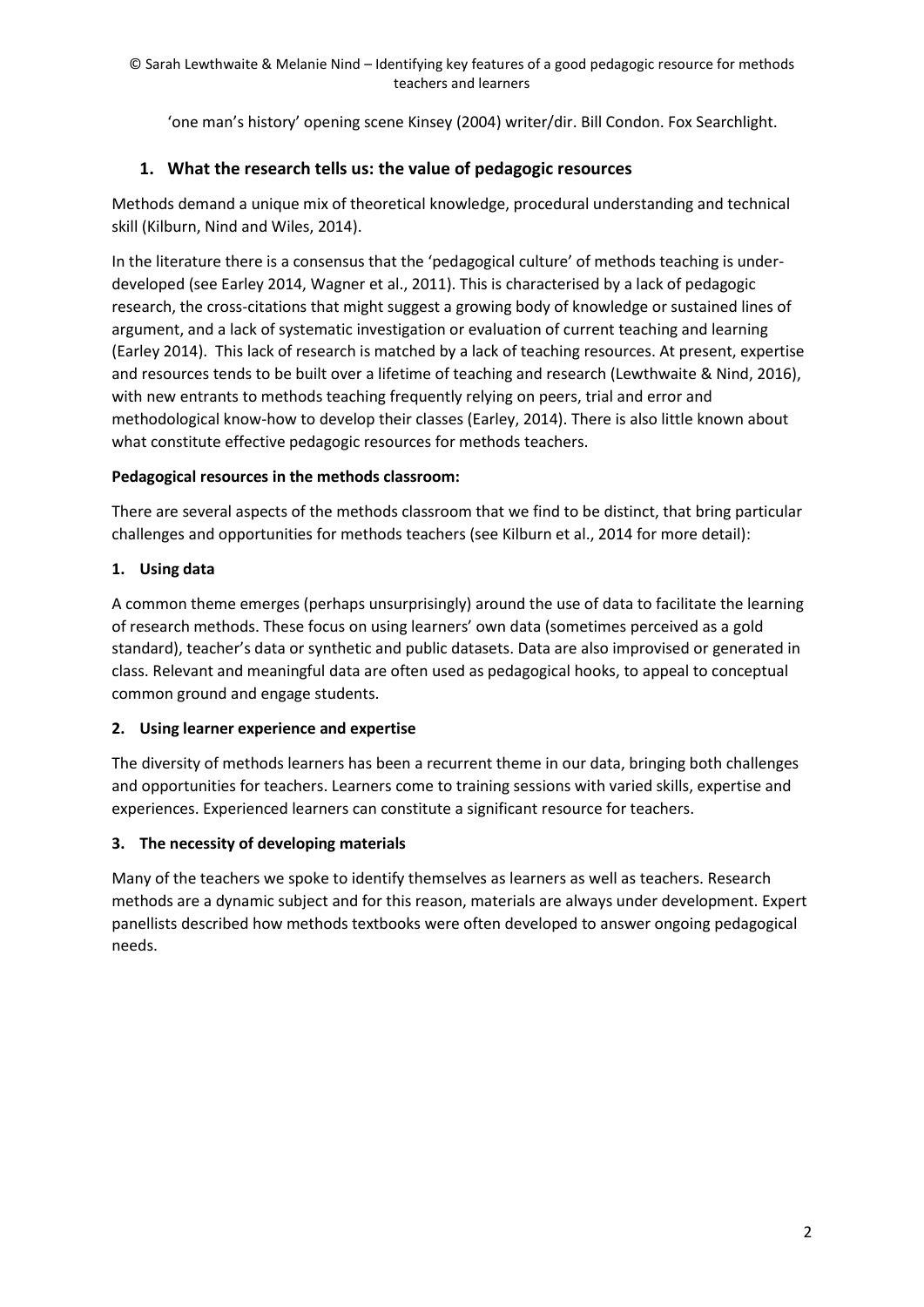#### © Sarah Lewthwaite & Melanie Nind – Identifying key features of a good pedagogic resource for methods teachers and learners

| <b>Book</b>                                                                                                  | Author(s)                                   | <b>Date</b> | <b>Citations</b> |
|--------------------------------------------------------------------------------------------------------------|---------------------------------------------|-------------|------------------|
|                                                                                                              |                                             |             |                  |
| Applied Multiple Regression/Correlation Analysis for the<br><b>Behavioral Sciences</b>                       | J. Cohen, P. Cohen, S. West and L.<br>Aiken | 1975        | 131,033          |
| Case Study Research: Designs and Methods                                                                     | Robert Yin                                  | 1984        | 107,931          |
| <b>Psychometric Theory</b>                                                                                   | <b>Jim Nunnally</b>                         | 1967        | 80,196           |
| The Discovery of Grounded Theory: Strategies for<br>Barney Glaser and Anselm Strauss<br>Qualitative Research |                                             | 1967        | 78,385           |
| Multivariate Data Analysis                                                                                   | J.F. Hair, R.E. Anderson and R.L. Tatham    |             | 70,700           |
| Matthew Miles and A. Michael Huberman<br><b>Qualitative Data Analysis</b>                                    |                                             | 1984        | 59,829           |
| Using Multivariate Statistics                                                                                | Barbara Tabachnick and Linda Fidell         | 1989        | 57.324           |
| <b>Econometric Analysis</b>                                                                                  | <b>William Greene</b>                       | 1990        | 54.524           |
| An Introduction to Probability Theory and its Applications<br><b>William Feller</b>                          |                                             | 1950        | 51,825           |
| Naturalistic Inquiry                                                                                         | Yvonna Lincoln and Egon Guba                | 1985        | 51,169           |

## Figure 1: 10 most cited methodology books in the social science (Green, 2016).

## **The purpose of pedagogical resources**

In our research (see Lewthwaite & Nind, 2016) we have found that pedagogical resources and materials are deployed in the classroom to four key ends:

## **1. As 'pedagogical hooks'**

Engaging learners in meaningful and interesting ways.

#### **2. Connecting learners to research**

Characterised by exposure to research, active learning tasks and engagement with methods

- **3. Giving direct and immersive experiences of research practice** Characterised by learning through the experience of conducting research
- **4. Promoting reflexivity**

Encouraging reflection on research practice.

Pedagogic resources can be deployed to engage more than one pedagogic aims simultaneously.

## **Examples:**

W. Paul Vogt describes the need to build vocabulary and developing a non-technical, verbal approach to quantitative teaching for non-traditional learners. As a result, he created glossaries for use in class. These became his textbook *The SAGE Dictionary of Statistics and Methodology* (5th Edition, 2016). These function as both a pedagogical hook, and seek to connect learners to research, on the way to 'hands-on experience'

'I taught them [students] how to read the research, what it meant. It was more like teaching a foreign language than it was like teaching statistics; then took them to the lab, gave on hands-on experience, how to do it, and that was possible - especially with userfriendly software like SPSS.'

'Before students could do anything, they had to be able to read the research in their field; they couldn't. So I started out in many of my books and all my teaching, having to get students to learn to read research in their fields… my first big reference book was my dictionary of statistics and methodology; that started when I was teaching courses, I would hand out to students little glossaries of terms that would occur in the articles they would read, and I collected a big collection of those, and essentially turned those into a book. The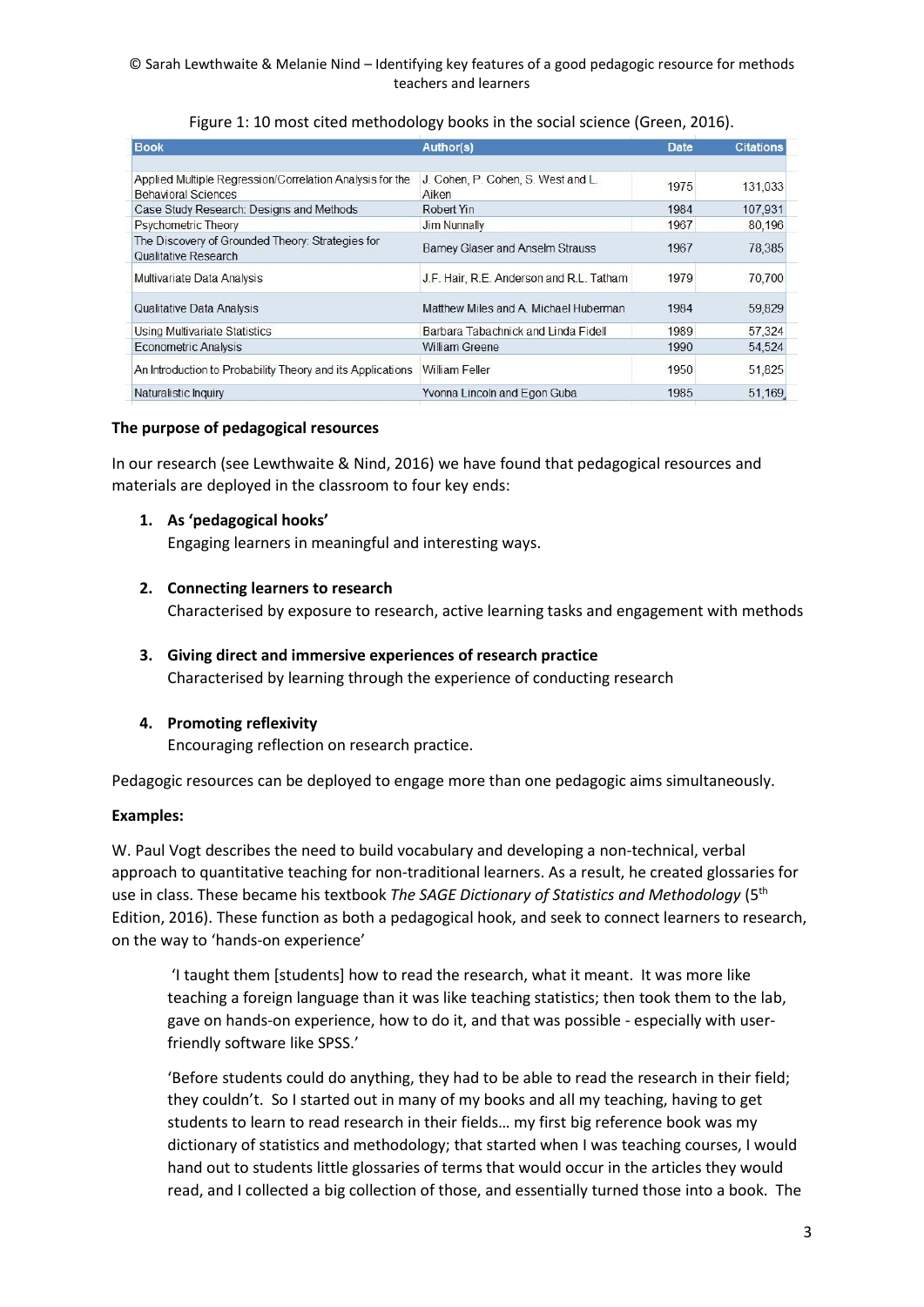© Sarah Lewthwaite & Melanie Nind – Identifying key features of a good pedagogic resource for methods teachers and learners

students had very little difficulty reading research in their fields if they were provided with a list of non-technical definitions of the terms, the obscure terms, like logistic regression…'

### **W Paul Vogt**

Chris Wild took a different approach – noticing the difficulties that his students experienced in terms of learning the software necessary for quantitative operations, and how this relates to (or inhibits) students' ability to project into and visualise the operations they need to undertake. This lead to the development of iNZight, a quantitative visualisation/analysis tool with a particularly short learning curve.

'My own approach is in growing the visualisation first. Basically try to approach everything through things you can see, and, or metaphors which are often largely visual, and then backfill that with more technical things later if you need to.'

'first try to get people to a realisation that data can tell you something interesting' 'when their spark has been ignited then go back and talk about things more holistically'.

#### **Chris Wild**

Sharlene Hesse-Biber, Yvonna Lincoln and Bagele Chilisa all reported the importance reflexivity in methods from the outset, acknowledging the situated nature of research, positionality and the researcher's standpoint. Chilisa identifies the partial, colonial aspects of research that immediately evoke issues of reflexivity and critique in research in her book *Indigenous Research Methodologies*  (2012). Hesse-Biber identifies other resources that encourage reflection and opportunities to develop teachable moments.

… throughout the semester I have them [students] keep a research diary, where are they now, and I want to dip into their experience, I call it experience sampling […] I take their experience over time in the classroom. I'm always dipping, how are things going now? What are the things you find difficult? Sharing with one another, they buddy up … quant and qual together.

#### **Sharlene Hesse-Biber**

Across our interviews, focus groups and in-class observations using video-stimulated recall and reflection, we found the potential for developing and sharing practices to be rich and engaging.

'…everybody in my classroom gets a different colour sample card, and they take a look at some of the unique colours that have been assigned to them, like this one is called 'High Dive', 'Striking Aruba Blue'. You know they're given such beautiful names. And I talk about how these are concepts, and so concept is a very [difficult notion] to grab, so you know I find that these colour cards help me. People go from person to person, and they trade colours and they talk about blending. Hang on, someone has 'High Dive' and another person has 'Sassy Grass', alright? And so what colour do you get when you combine 'Sassy Grass' with 'High Dive'? And then they try to come up with a name. And I mention: you've just developed a concept, and that's sometimes what we do in data, we bring two different, or three different pieces together and we try to conceptualise them into a deeper meaning or … richer meaning.'

## **Johnny Saldana**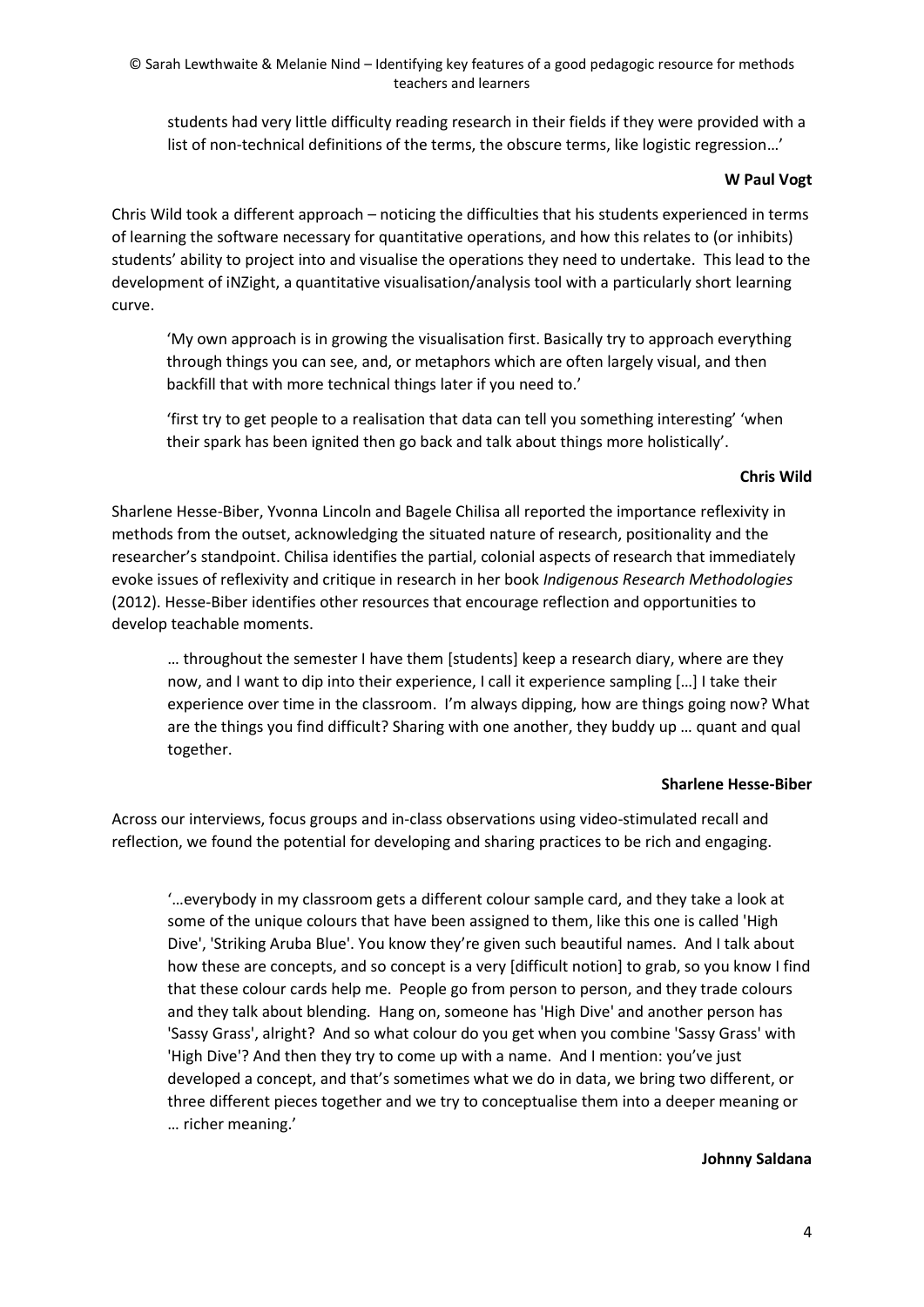| <b>Theme</b>     | <b>Description</b>               |      | Inclusion criteria and level 3 codes |  |
|------------------|----------------------------------|------|--------------------------------------|--|
| <b>PEDAGOGIC</b> | Resources used to support the    |      |                                      |  |
| <b>RESOURCE</b>  | teaching and learning            |      |                                      |  |
|                  |                                  |      |                                      |  |
| subtheme a)      | Infrastructure identified as     | i.   | Software                             |  |
| infrastructure   | necessary and iteratively        | ii.  | Computing power                      |  |
|                  | related to teaching and learning | iii. | Learning management system           |  |
|                  |                                  | iv.  | Lab                                  |  |
| subtheme b)      | Resources that are               | i.   | Wider teaching network               |  |
| people           | interpersonal and rely on        | ii.  | Teacher                              |  |
|                  | learning communities of the      | iii. | <b>Teaching peers</b>                |  |
|                  | classroom and wider              | iv.  | Student peers                        |  |
|                  | professional networks            | ν.   | Experts                              |  |
| subtheme c)      | Resources available by           | i.   | Common ground                        |  |
| conceptual       | connecting to the students'      | ii.  | Learner disciplinary background      |  |
|                  | prior learning and wider         | iii. | Metaphor                             |  |
|                  | sociocultural experiences        | iv.  | Symbol                               |  |
|                  |                                  | ٧.   | Analogy                              |  |
|                  |                                  | vi.  | Visualisations                       |  |
| subtheme d)      | Use of data resources for        | i.   | Improvised                           |  |
| data             | teaching                         | ii.  | Public dataset                       |  |
|                  |                                  | iii. | Learners' data                       |  |
|                  |                                  | iv.  | Teacher's data                       |  |
| subtheme e)      | Use of arts media for learning   | i.   | Cinema                               |  |
| arts-based       |                                  | ii.  | Poetry                               |  |
| subtheme f)      | Research texts used to support   | i.   | Research papers                      |  |
| research texts   | teaching and learning            | ii.  | Bibliographies                       |  |
|                  |                                  | iii. | <b>Research Proposals</b>            |  |
|                  |                                  | iv.  | <b>PhD Theses</b>                    |  |
|                  |                                  | v.   | Templates                            |  |
|                  |                                  | vi.  | <b>Textbooks</b>                     |  |
|                  |                                  | vii. | Multimedia                           |  |
| subtheme g)      | Interactive and networked        | i.   | Blog                                 |  |
| networked        | online technologies for learning | ii.  | Webinars                             |  |
| learning         |                                  | iii. | <b>MOOCs</b>                         |  |
|                  |                                  | iv.  | Virtual worlds                       |  |
| subtheme h)      | Use of research experience to    | i.   | Research projects                    |  |
| experience       | illustrate a point               | ii.  | Specific examples                    |  |
| subtheme i)      |                                  | i.   | Shared teaching materials            |  |
| <b>Teaching</b>  |                                  | ii.  | Pedagogic literature                 |  |
| materials        |                                  |      |                                      |  |

# **Table: Extract from Pedagogy of Methodological Learning Project codebook**